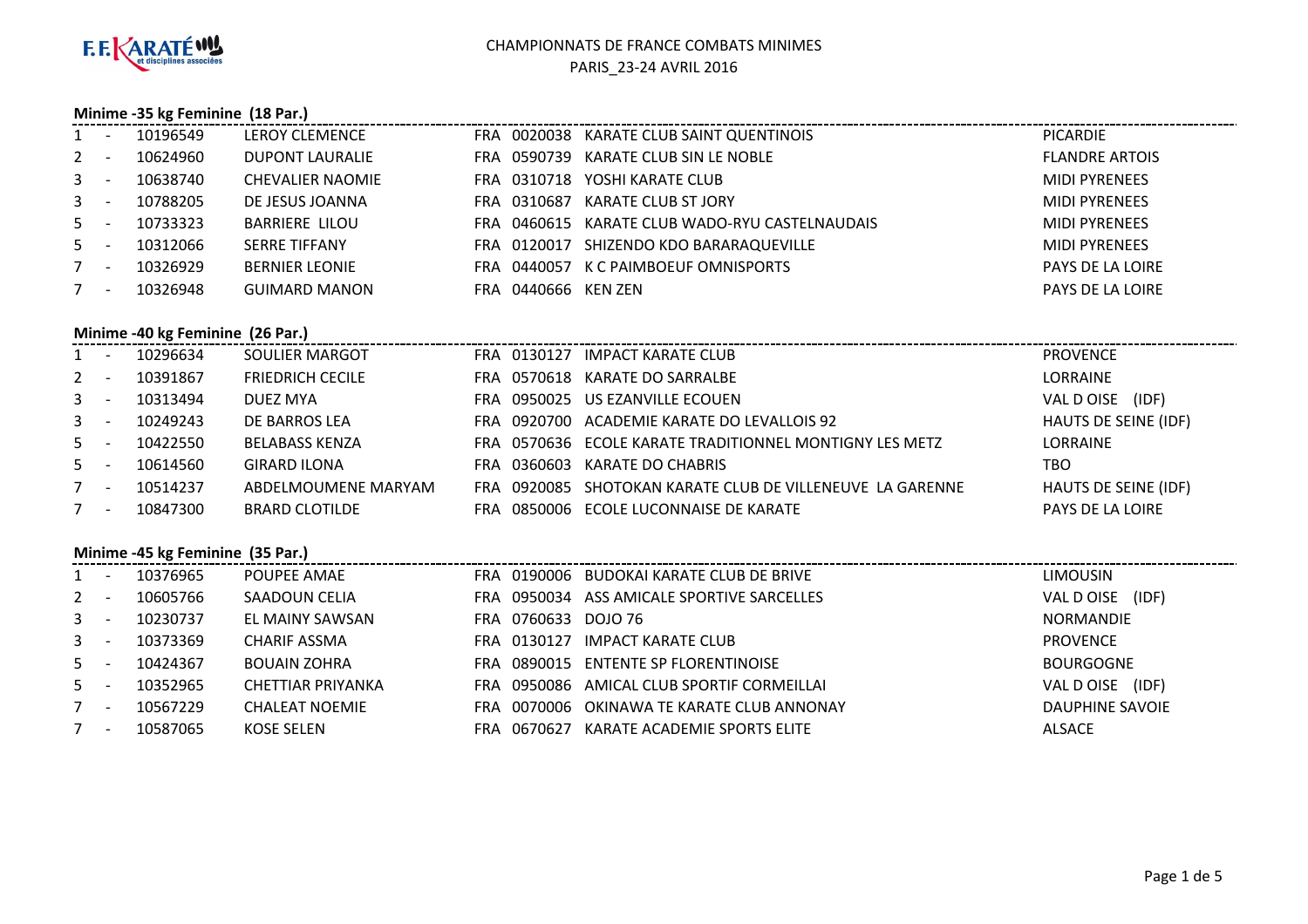

#### **Minime -50 kg Feminine (41 Par.)**

| $1 -$   | 10529852 | SOMBE THALYA         |             | FRA 0590739 KARATE CLUB SIN LE NOBLE       | <b>FLANDRE ARTOIS</b>   |
|---------|----------|----------------------|-------------|--------------------------------------------|-------------------------|
| $2 -$   | 10627483 | ELISABETH EMMA MARIE | FRA 9740042 | <b>FOYER DES JEUNES DE JOINVILLE</b>       | <b>REUNION</b>          |
| $3 - 1$ | 10240298 | <b>GUET MARY</b>     |             | FRA 0310715 IMPACT KARATE 31               | <b>MIDI PYRENEES</b>    |
| $3 - 1$ | 10377628 | LEVACHER TYLLA       |             | FRA 0950034 ASS AMICALE SPORTIVE SARCELLES | (IDF)<br>VAL DOISE      |
| $5 -$   | 10327844 | KOSTAS LAMIA         | FRA 0910004 | US RIS ORANGIS                             | (IDF)<br><b>ESSONNE</b> |
| $5 -$   | 10550862 | MEDORO LAURA         |             | FRA 0130900 SPARTAN KOMBATS SPORTS         | <b>PROVENCE</b>         |
| $7 -$   | 10391871 | <b>CESTARI EMMA</b>  | FRA 0570618 | KARATE DO SARRALBE                         | LORRAINE                |
| $7 -$   | 10803073 | DAOUADJI SARAH       |             | FRA 0570608 MJCLA PEPINIERE                | LORRAINE                |
|         |          |                      |             |                                            |                         |

# **Minime -55 kg Feminine (34 Par.)**

| 10287163<br>AQUITAINE<br>FRA 0640005 SPORT ATHLETIQUE MAULEONAIS<br>ZAMETO JENNIFER<br>$1 -$            |                      |
|---------------------------------------------------------------------------------------------------------|----------------------|
| <b>LORRAINE</b><br>$2 -$<br>10272760<br><b>ZUCKER FANNY</b><br>$-0540018$ $-$ COS VILLERS KARATE<br>FRA |                      |
| $3 -$<br>FRA 0310715 IMPACT KARATE 31<br><b>MIDI PYRENEES</b><br>10484563<br>DARIO MAEVA                |                      |
| $3 - 1$<br>FRA 0560023 STIREN LANGUIDIC<br><b>BRETAGNE</b><br>10154384<br><b>DELOUARD EMELINE</b>       |                      |
| $5 -$<br>10320326<br>FRA 0180003 FUDO SHIN KARATE DO<br>AKRAM SARAH<br>TBO                              |                      |
| $5 -$<br>10482268<br>FRA 0210626 ASPTT DIJON KARATE<br><b>BOURGOGNE</b><br><b>PEA CLEMENCE</b>          |                      |
| $7 -$<br>FRA 0780689 HOUDAN KARATE DO<br>10577757<br><b>MOUS HALIMA</b><br><b>YVELINES</b>              | (IDF)                |
| PLA CHLOE<br>0660603 SHITO-RYU KARATE-DO PRADEEN<br>10517757<br>FRA.<br>$7 -$                           | LANGUEDOC ROUSSILLON |

#### **Minime 55 et + kg Feminine (36 Par.)**

|       | $\cdots$ $\cdots$ $\cdots$ $\cdots$ $\cdots$ $\cdots$ $\cdots$ $\cdots$ $\cdots$ $\cdots$ $\cdots$ $\cdots$ |          |                     |  |                                         |                          |  |  |  |  |
|-------|-------------------------------------------------------------------------------------------------------------|----------|---------------------|--|-----------------------------------------|--------------------------|--|--|--|--|
| $1 -$ |                                                                                                             | 10288549 | OUADAHI WASSILA     |  | FRA 0590194 KARATE CLUB DE CONDE        | <b>FLANDRE ARTOIS</b>    |  |  |  |  |
| $2 -$ |                                                                                                             | 10286600 | ABID INES           |  | FRA 0130704 FULL KARATE ACADEMIE        | <b>PROVENCE</b>          |  |  |  |  |
| $3 -$ |                                                                                                             | 10382018 | RAMALHO VALENTINE   |  | FRA 0640005 SPORT ATHLETIQUE MAULEONAIS | AQUITAINE                |  |  |  |  |
| $3 -$ |                                                                                                             | 10181067 | NICOLLO SARAH       |  | FRA 0560004 GRAND CHAMP KARATE CLUB     | <b>BRETAGNE</b>          |  |  |  |  |
| $5 -$ |                                                                                                             | 10315586 | <b>MILLOT LOLA</b>  |  | FRA 0520601 KARATE CLUB DE SAINT DIZIER | <b>CHAMPAGNE ARDENNE</b> |  |  |  |  |
| $5 -$ |                                                                                                             | 10623976 | AZIB ANAIS          |  | FRA 0930704 RED STAR CLUB MONTREUILLOIS | SEINE ST DENIS (IDF)     |  |  |  |  |
| $7 -$ |                                                                                                             | 10310924 | DE CARVALHO MAEVA   |  | FRA 0770616 CKSEN PAYS CRECOIS          | SEINE ET MARNE (IDF)     |  |  |  |  |
| $7 -$ |                                                                                                             | 10235554 | <b>PAYET MAELYS</b> |  | FRA 9740660 DAISHIN DOJO                | <b>REUNION</b>           |  |  |  |  |
|       |                                                                                                             |          |                     |  |                                         |                          |  |  |  |  |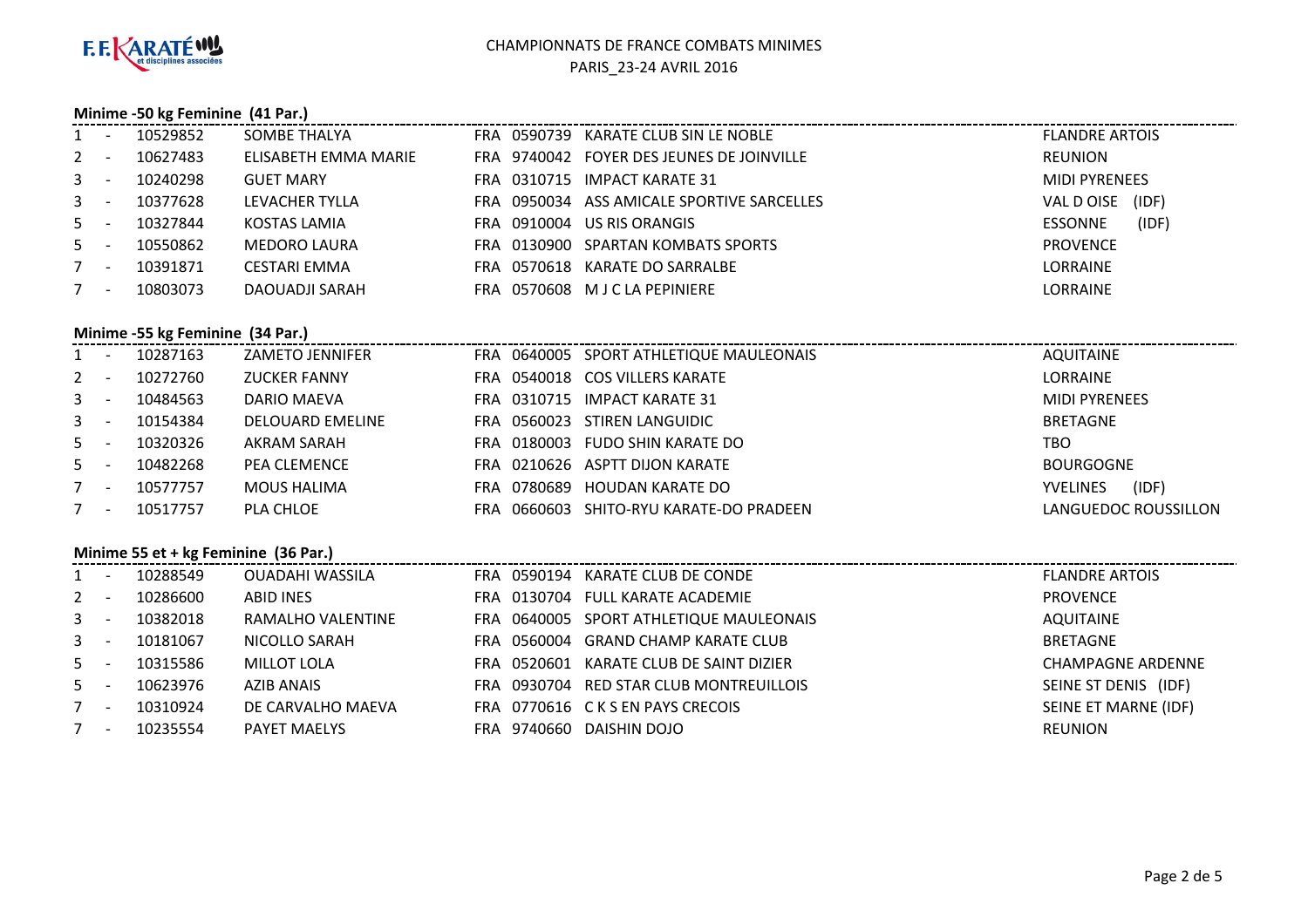

# **Minime -35 kg Masculin (37 Par.)**

| $1 -$   | 10295148 | <b>FELLAH ILYES</b>      |                        | FRA 0940611 KOS VILLENEUVE                 | VAL DE MARNE (IDF)      |
|---------|----------|--------------------------|------------------------|--------------------------------------------|-------------------------|
| $2 -$   | 10400599 | LEGER TITOUAN            |                        | FRA 0940026 CLUB BUDOKAN THIAIS            | VAL DE MARNE (IDF)      |
| $3 - -$ | 10296630 | <b>GIRAUD JEREMY</b>     |                        | FRA 0130127 IMPACT KARATE CLUB             | <b>PROVENCE</b>         |
| $3 - -$ | 10234066 | TAS YANIS                | FRA 0850635 TEAMTAS 85 |                                            | PAYS DE LA LOIRE        |
| $5 -$   | 10318550 | AUDUGET MARVYN           |                        | FRA 0770059 KARATE CLUB BOISSY LE CHATEL   | SEINE ET MARNE (IDF)    |
| $5 -$   | 10500359 | ROUTET REMI              |                        | FRA 0360608 SHORYU36 KARATE CLUB ARDENTES  | тво                     |
| $7 -$   | 10245246 | EL YAZIDI IBRAHIM        |                        | FRA 0950034 ASS AMICALE SPORTIVE SARCELLES | (IDF)<br>VAL DOISE      |
| $7 -$   | 10272125 | LOUESSARD PIERRE ANTOINE |                        | FRA 0910608 SAINT MICHEL SPORTS            | (IDF)<br><b>ESSONNE</b> |
|         |          |                          |                        |                                            |                         |

# **Minime -40 kg Masculin (43 Par.)**

| $1 -$   |                          | 10333459 | <b>BEGUE MELVIN</b>      |             | FRA 0450030 K C DE BEAUNE LA ROLANDE       | тво                  |
|---------|--------------------------|----------|--------------------------|-------------|--------------------------------------------|----------------------|
| $2 -$   |                          | 10331148 | SAVIER OCTAVE            |             | FRA 0920661 KARATE CLUB CHAVILLE           | HAUTS DE SEINE (IDF) |
| $3 - -$ |                          | 10279207 | DE BARROS DAMIEN         |             | FRA 0950034 ASS AMICALE SPORTIVE SARCELLES | VAL D OISE (IDF)     |
| $3 - 1$ |                          | 10306397 | MEKNACI MARWAN           |             | FRA 0850005 FONTENAY KARATE SHOTOKAN       | PAYS DE LA LOIRE     |
| $5 -$   |                          | 10296633 | <b>GOUIRAN ALEXANDRE</b> |             | FRA 0130127 IMPACT KARATE CLUB             | <b>PROVENCE</b>      |
| $5 -$   |                          | 10357257 | BENGUEZZOU ADAM          |             | FRA 0420623 SEIGYO KARATE CLUB DE CELLIEU  | <b>RHONE ALPES</b>   |
| 7       | $\overline{\phantom{0}}$ | 10636058 | KHALFI RAYANN            | FRA 0570647 | ACADEMIE DES ARTS MARTIAUX ET SP DE COMBAT | LORRAINE             |
|         | $\overline{\phantom{0}}$ | 10354783 | <b>TOUMI RALEM</b>       |             | FRA 0190006 BUDOKAI KARATE CLUB DE BRIVE   | <b>LIMOUSIN</b>      |
|         |                          |          |                          |             |                                            |                      |

#### **Minime -45 kg Masculin (44 Par.)**

| $1 -$ | 10295955 | DAWOUD HAZEM           | FRA 0940058 UNION SPORTIVE FONTENAYSIENNE  | VAL DE MARNE (IDF)  |
|-------|----------|------------------------|--------------------------------------------|---------------------|
| $2 -$ | 10251786 | ABDOUL ODIOT RAYAN     | FRA 0950107 KARATE CLUB DOMONT             | (IDF)<br>VAL D OISE |
| $3 -$ | 10550934 | TIBIDI ALEXIS R.       | FRA 0190006 BUDOKAI KARATE CLUB DE BRIVE   | <b>LIMOUSIN</b>     |
| $3 -$ | 10401281 | HORY NATAN             | FRA 0330106 DOJO LANTONNAIS                | AQUITAINE           |
| $5 -$ | 10375487 | <b>MERCIER BRIAC</b>   | FRA 0720008 SAMOURAI 2000                  | PAYS DE LA LOIRE    |
| $5 -$ | 10443697 | <b>TADJER ZINEDINE</b> | FRA 0950086 AMICAL CLUB SPORTIF CORMEILLAI | VAL D OISE (IDF)    |
| $7 -$ | 10515277 | ABIDA ADBELJALIL       | FRA 0610605 SHOTOKAN KARATE ARGENTAN       | NORMANDIE           |
| $7 -$ | 10718338 | <b>BOUAMAMA AZDINE</b> | FRA 0890015 ENTENTE SP FLORENTINOISE       | <b>BOURGOGNE</b>    |

÷÷.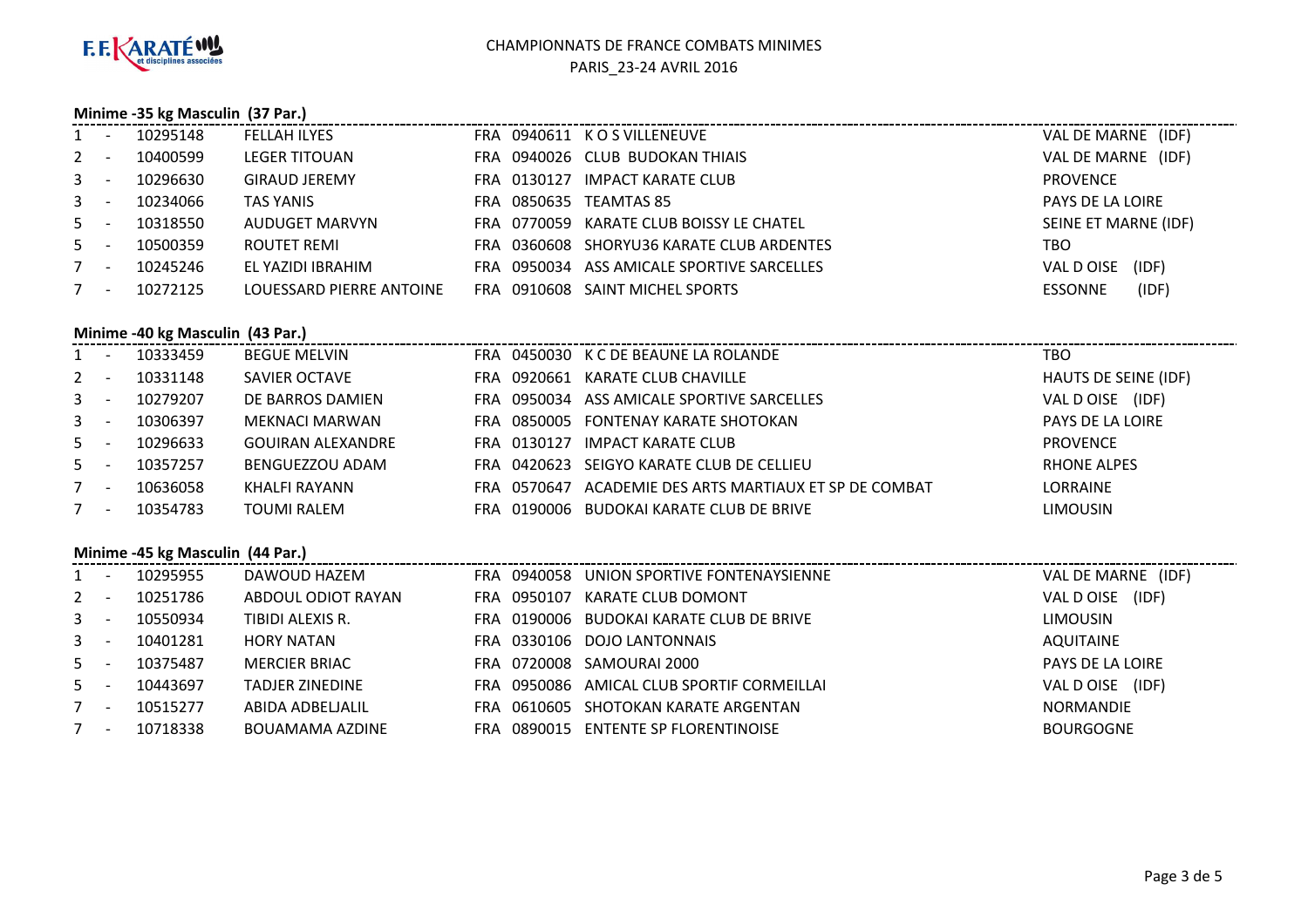

#### **Minime -50 kg Masculin Tableau (30 Par.)**

| $1 -$   | 10270443 | NGUYEN LEO                    |  | FRA 0950025 US EZANVILLE ECOUEN                               | VAL DOISE (IDF)      |
|---------|----------|-------------------------------|--|---------------------------------------------------------------|----------------------|
| $2 -$   | 10346313 | <b>FANGUIMACHE MATHIAS</b>    |  | FRA 9740685 ASS CTRE ETUDE KARATE SALINE                      | REUNION              |
| $3 - 1$ | 10288992 | YEYE NOAH                     |  | FRA 9710609 SAINT ROBERT ATHLETIC CLUB                        | <b>GUADELOUPE</b>    |
| $3 - -$ | 10229709 | <b>HAON CLEMENT</b>           |  | FRA 0130704 FULL KARATE ACADEMIE                              | <b>PROVENCE</b>      |
| $5 -$   | 10276977 | KANAGASINGAM KALVIN           |  | FRA 0770615 CACV KARATE                                       | SEINE ET MARNE (IDF) |
| $5 -$   | 10560381 | ROVELAS MILO                  |  | FRA 0250635 CLUB SAUVEGARDE DE BESANCON                       | <b>FRANCHE COMTE</b> |
| $7 -$   | 10735197 | <b>GIGON DESORMERIE JASON</b> |  | FRA 9720606 CLUB ACTIVITES JOSEPHINES ANIMATION DEVELOPPEMENT | <b>MARTINIQUE</b>    |
| $7 -$   | 10311924 | <b>PARIS ANTOINE</b>          |  | FRA 0710622 ECOLE DE KARATE SHOTOKAN CHAGNY                   | <b>BOURGOGNE</b>     |
|         |          |                               |  |                                                               |                      |

# **Minime -55 kg Masculin (34 Par.)**

| $1 -$   | 10347426 | DARTOIS QUENTIN         |  | FRA 0540018 COS VILLERS KARATE               | <b>LORRAINE</b> |       |
|---------|----------|-------------------------|--|----------------------------------------------|-----------------|-------|
| $2 -$   | 10413483 | <b>RODRIGUES THEO</b>   |  | FRA 0950086 AMICAL CLUB SPORTIF CORMEILLAI   | VAL D OISE      | (IDF) |
| $3 - -$ | 10315262 | MARQUES ADRIEN          |  | FRA 0910608 SAINT MICHEL SPORTS              | ESSONNE         | (IDF) |
| $3 - -$ | 10462862 | LECHEVALLIER EWAN       |  | FRA 0140618 KARATE CLUB DE L'ESTUAIRE        | NORMANDIE       |       |
| $5 -$   | 10324844 | AMENGLE FOUMANE J LENNY |  | FRA 0780101 AS ATHL PUGILISTIQUE GANT D'OR   | <b>YVELINES</b> | (IDF) |
| $5 -$   | 10390991 | <b>RENAUX VALERE</b>    |  | FRA 0680660 CENTRE DES LOISIRS D'OTTMARSHEIM | ALSACE          |       |
| $7 -$   | 10518171 | <b>MIATH THIERRY</b>    |  | FRA 0450654 CJF KARATE SHOTOKAN              | TBO             |       |
| $7 -$   | 10247107 | <b>CHAROTTE LUCAS</b>   |  | FRA 0450017 SECTION KARATE J3 SPORTS AMILLY  | <b>TBO</b>      |       |

#### **Minime -60 kg Masculin (19 Par.)**

| $1 -$ |                          | 10234876 | HEIM UGO                |                         | FRA 0540018 COS VILLERS KARATE             | LORRAINE             |
|-------|--------------------------|----------|-------------------------|-------------------------|--------------------------------------------|----------------------|
| $2 -$ |                          | 10247937 | LAVAUD PIERRE           |                         | FRA 0190006 BUDOKAI KARATE CLUB DE BRIVE   | <b>LIMOUSIN</b>      |
| $3 -$ |                          | 10241885 | <b>RENAUD ANGY</b>      |                         | FRA 0400610 CL WADORYU KARA SUD ATLANTIQUE | AQUITAINE            |
| $3 -$ |                          | 10304617 | <b>PRETRE DYLAN</b>     |                         | FRA 0130005 KARATE CLUB FOSSEEN            | <b>PROVENCE</b>      |
| $5 -$ |                          | 10337076 | LAMBERT THOMAS          | FRA                     | 0850005 FONTENAY KARATE SHOTOKAN           | PAYS DE LA LOIRE     |
| $5 -$ |                          | 10643308 | KADRI ELIAS             |                         | FRA 0770616 CKS EN PAYS CRECOIS            | SEINE ET MARNE (IDF) |
|       | $\overline{\phantom{a}}$ | 10294131 | WIESEN LUKAS            | FRA                     | 0950681 ATHLETIC KARATE ARNOUVILLE         | (IDF)<br>VAL D OISE  |
|       | $\overline{\phantom{a}}$ | 10577523 | <b>GUILLONET MAXIME</b> | FRA 0560665 ZYLE KARATE |                                            | <b>BRETAGNE</b>      |